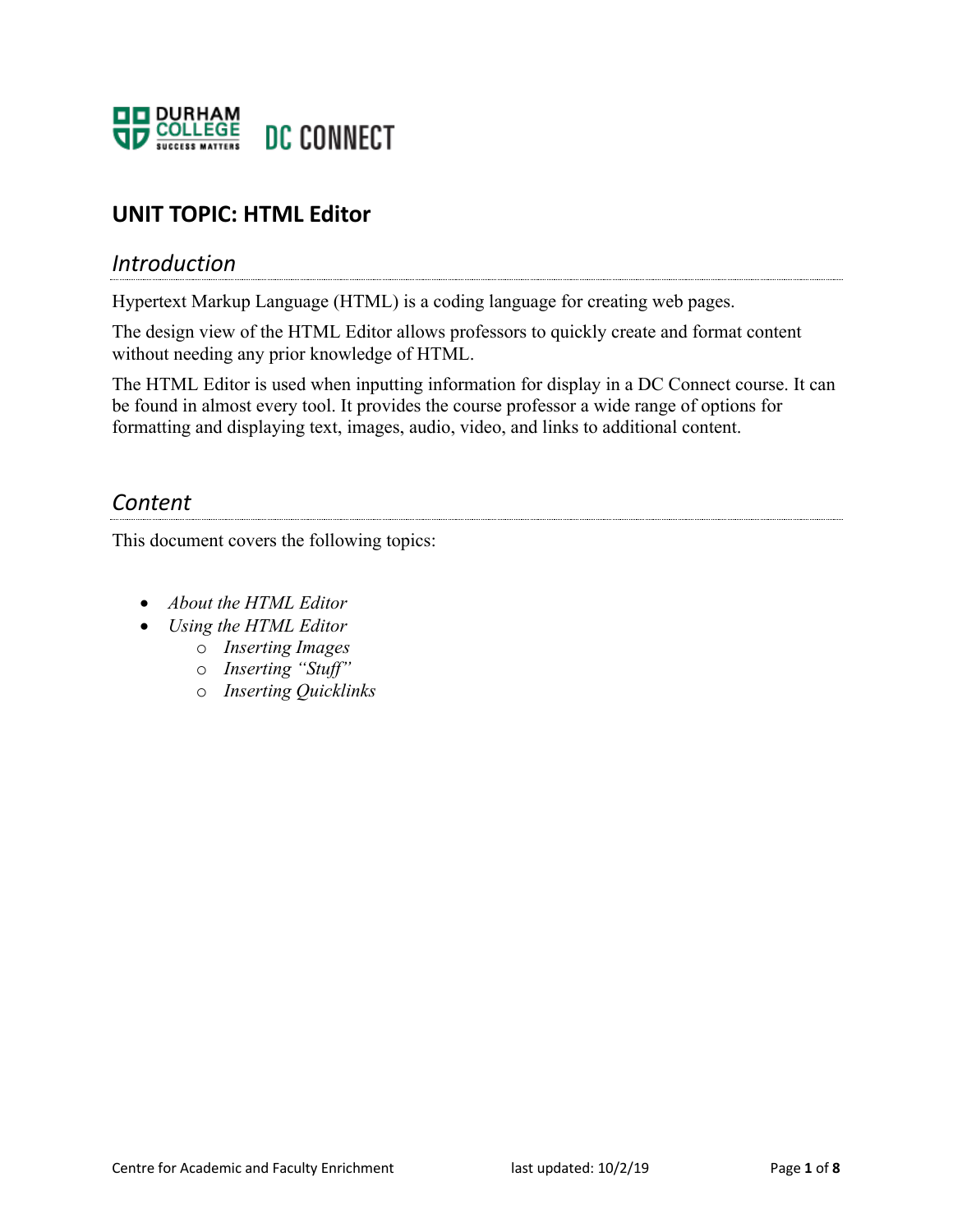You can enter your content and use the available controls to apply formatting to your text, insert images and tables, and create links.



Click the **HTML Source Editor** icon to display the source editor view. This view displays the code that structures and formats your content. Use this view if you have experience with HTML and prefer to author your content in HTML or want to apply styles from a Cascading Style Sheet (CSS). If you have HTML-based content from another application, you can also copy and paste that code into the source editor view.



Use the **Preview** option to display a preview of your HTML content in a new window. This allows you to preview content and ensure that it displays as expected prior to saving any changes.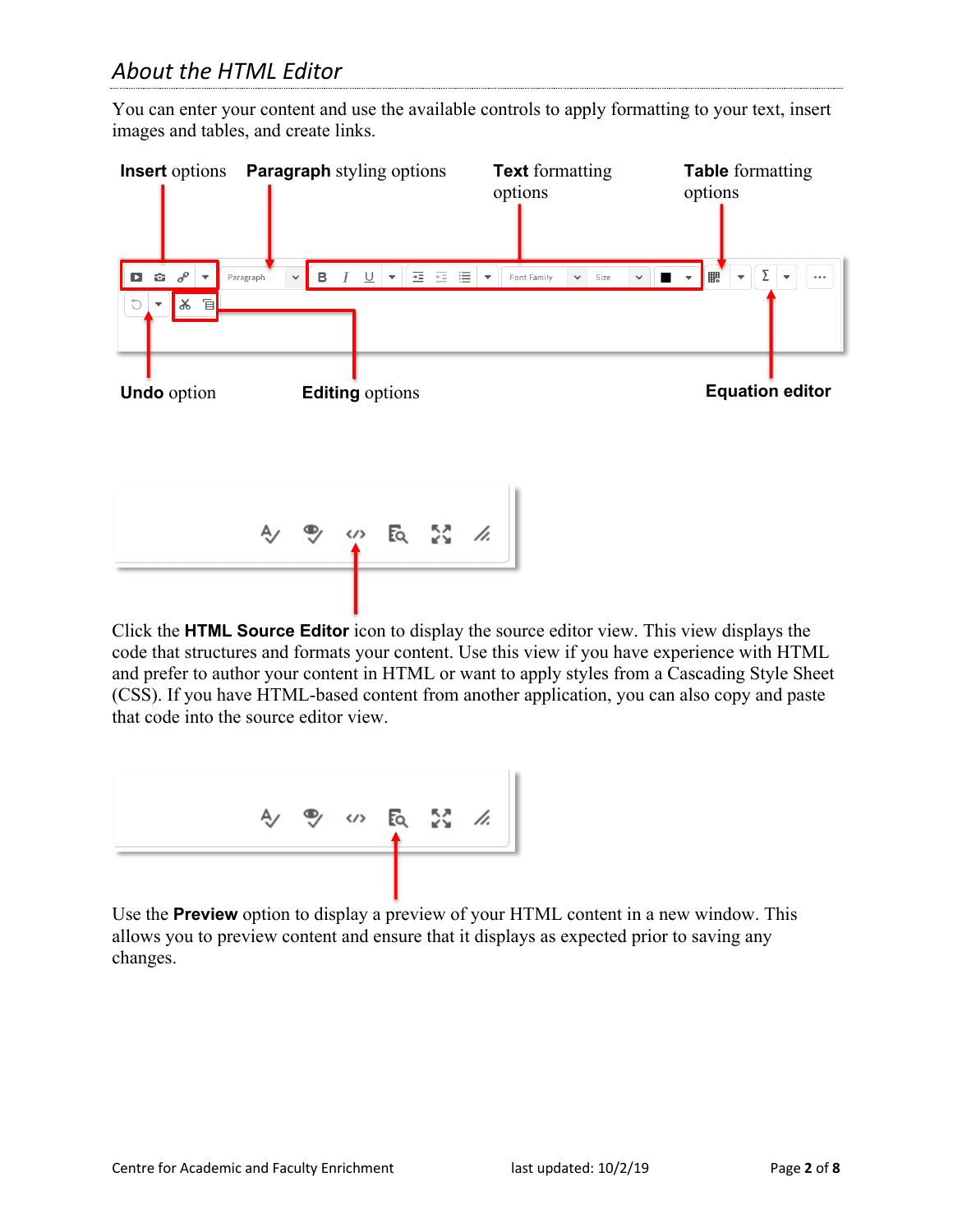# *Using the HTML Editor*

#### **Inserting Images**

To add an image to the content you are creating, begin by placing your cursor where you want the image to appear.

Next, click on the **Insert an Image** icon.



Navigate to the folder on your computer where the image is stored and select the file.

| Choose a location in which to store the file:<br>/content/enforced/251603-BCSB1/<br>Choose Destination |     | You can click the <b>Choose</b><br>is not necessary. | <b>Destination</b> button to manage the file<br>structure of your course files, but this |
|--------------------------------------------------------------------------------------------------------|-----|------------------------------------------------------|------------------------------------------------------------------------------------------|
| Next, click the Add button.                                                                            | Add | Back<br>Cancel                                       |                                                                                          |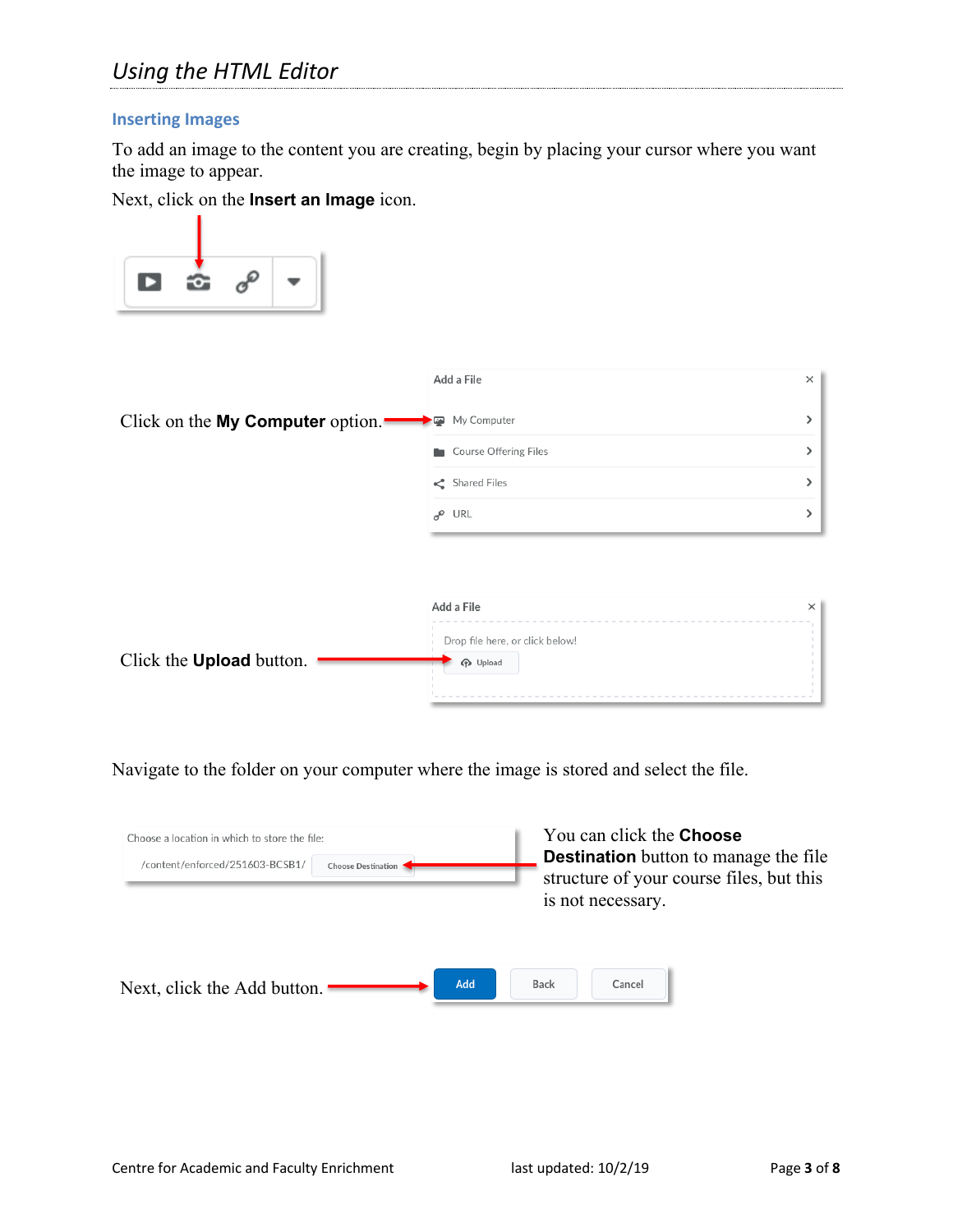| You will be prompted to provide<br>alternative text for accessibility. Enter<br>this descriptive text in the <b>Alternative</b><br>Text: field, | <b>Provide Alternative Text</b><br>Alternative Text<br>Provide alternative text for the image. This text<br>should convey the same information as the image. If<br>this image does not convey any information, select<br>"this image is decorative". |
|-------------------------------------------------------------------------------------------------------------------------------------------------|------------------------------------------------------------------------------------------------------------------------------------------------------------------------------------------------------------------------------------------------------|
| or click the This image is decorative<br>checkbox.                                                                                              | Alternative Text:<br>$\blacktriangleright$ This image is decorative                                                                                                                                                                                  |
| Click the <b>OK</b> button.                                                                                                                     | OK<br>h.                                                                                                                                                                                                                                             |

Your image will now appear.

## **Inserting "Stuff"**

The **Insert Stuff** icon is used to add various content to your file.



**NOTE:** Many of the options available in this list are obsolete, or the options are better performed by other means.

| The Video Note, Video Note Search, and<br><b>Enter Embed Code</b> options are the only<br>recommended options in this list. |  | <b>Insert Stuff</b>                |                              | $\times$ |
|-----------------------------------------------------------------------------------------------------------------------------|--|------------------------------------|------------------------------|----------|
|                                                                                                                             |  | ⊡                                  | My Computer                  |          |
|                                                                                                                             |  |                                    | <b>Course Offering Files</b> |          |
|                                                                                                                             |  |                                    | Shared Files                 |          |
|                                                                                                                             |  |                                    | ePortfolio                   |          |
|                                                                                                                             |  |                                    | Video Note                   |          |
|                                                                                                                             |  |                                    | Video Note Search            |          |
|                                                                                                                             |  | $\frac{Y_{\text{OU}}}{\text{max}}$ | YouTube                      |          |
|                                                                                                                             |  |                                    | <b>ee</b> Flickr             |          |
|                                                                                                                             |  | я                                  | Insert Link                  |          |
|                                                                                                                             |  | ⊕                                  | Enter Embed Code             |          |
|                                                                                                                             |  |                                    | Cancel                       | h.       |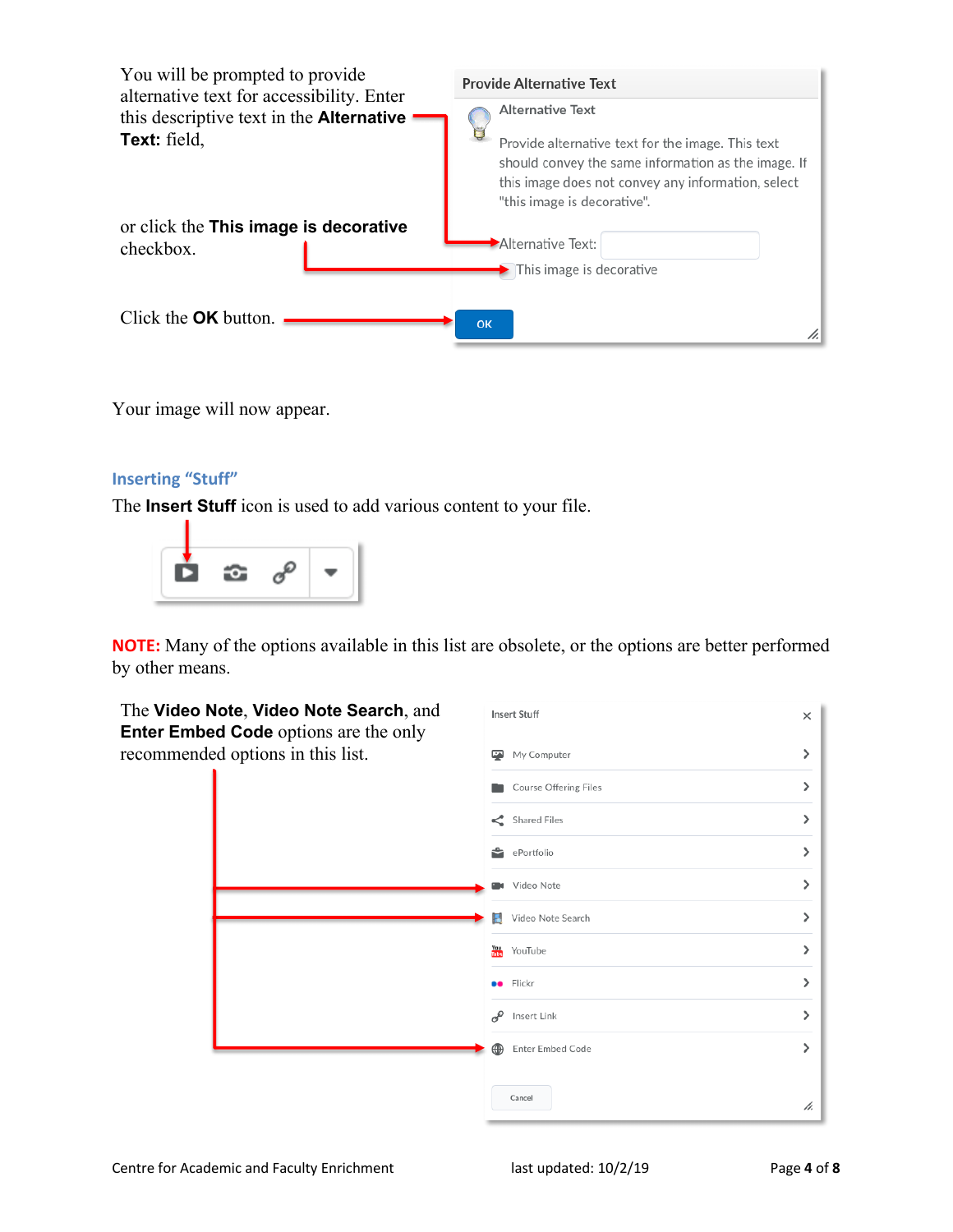#### *Enter Embed Code*

An embed code is a small amount of HTML code that takes content from another web-based source (e.g. YouTube, Twitter, Padlet, etc.) and displays it within your content.

You will need to copy the embed code from its source before adding it to your content. Typically, the code can be found by clicking on a "Share" link or button on the webpage where it was found. Below is an example of the embed code of a YouTube video.

| Like <b>JI</b>                                                                                                                     |       |       | About | <b>Share</b> | Add to |
|------------------------------------------------------------------------------------------------------------------------------------|-------|-------|-------|--------------|--------|
| Share this video                                                                                                                   | Embed | Email |       |              |        |
| <iframe <br="" height="315" width="560">src="//www.youtube.com/embed/8pasAi280I4" frameborder="0"<br/>allowfullscreen&gt;</iframe> |       |       |       |              |        |

To insert an embed code into begin by clicking the **Inse** select the **Enter Embed C** 

| into your content,<br>ert Stuff icon and | <b>Insert Stuff</b>                     | $\times$ |
|------------------------------------------|-----------------------------------------|----------|
| Code option.                             | My Computer<br>⋤                        | ᠈        |
|                                          | Course Offering Files                   | ゝ        |
|                                          | Shared Files                            | >        |
|                                          | ePortfolio<br>≏                         | >        |
|                                          | Video Note                              | >        |
|                                          | Video Note Search<br>п                  | >        |
|                                          | <b>You</b> YouTube                      | >        |
|                                          | <b>ee</b> Flickr                        | >        |
|                                          | $\sigma^{\!\mathcal{O}}$<br>Insert Link | >        |
|                                          | Enter Embed Code<br>⊕                   | >        |
|                                          | Cancel                                  | h.       |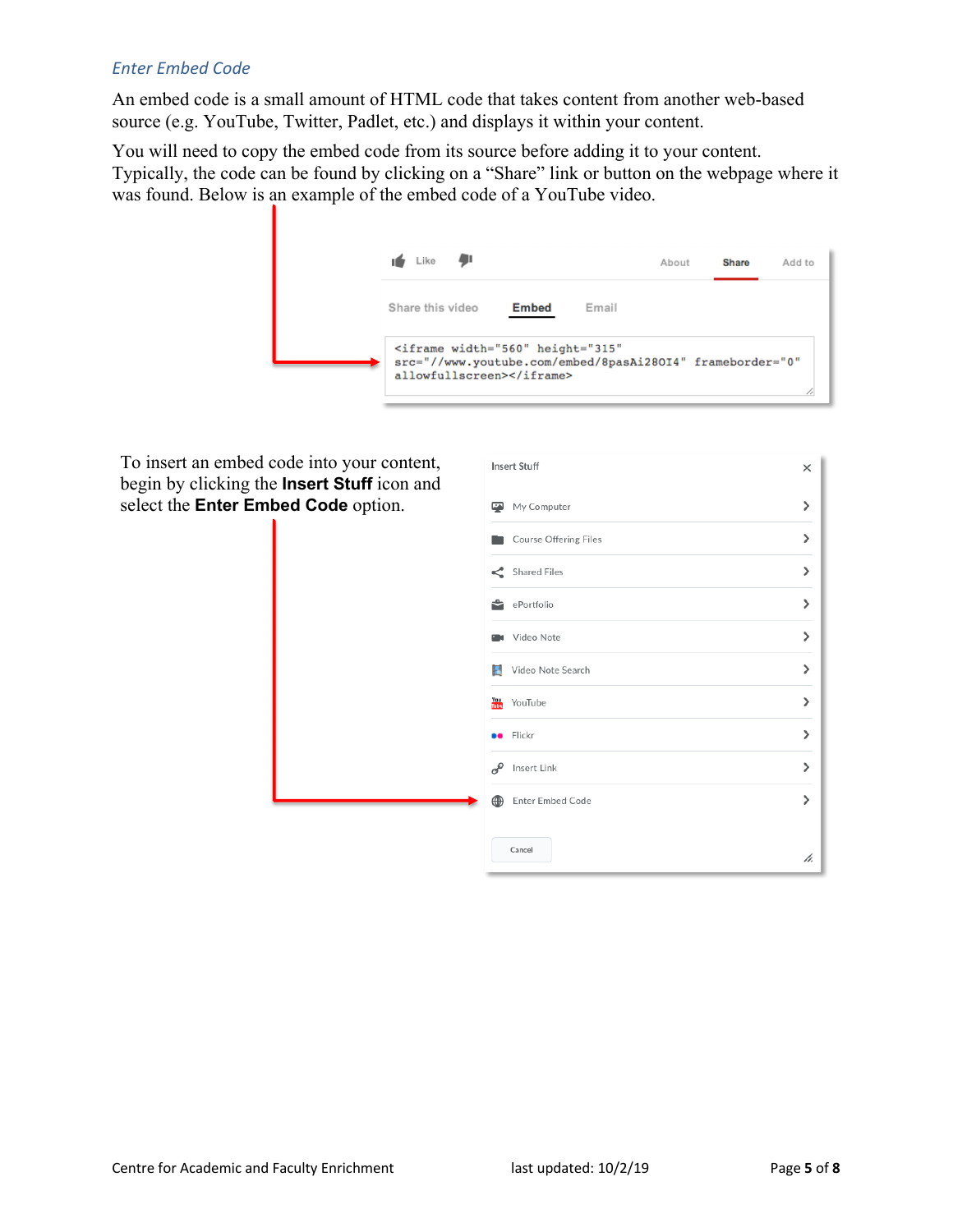| A pop-up window will appear.                                  | <b>Insert Stuff</b><br>$\times$                               |
|---------------------------------------------------------------|---------------------------------------------------------------|
| Paste the embed code you have                                 | <b>Enter Embed Code</b>                                       |
| copied into the Embed Code<br>field.                          | Enter the embed code for an object from anywhere on the web.  |
|                                                               | <b>Embed Code</b>                                             |
|                                                               |                                                               |
|                                                               |                                                               |
|                                                               |                                                               |
|                                                               |                                                               |
|                                                               |                                                               |
|                                                               |                                                               |
|                                                               |                                                               |
| Click the <b>Next</b> button to                               | <b>Next</b><br>Back<br>Cancel<br>h.                           |
| continue.                                                     |                                                               |
|                                                               |                                                               |
|                                                               |                                                               |
|                                                               | <b>Insert Stuff</b>                                           |
|                                                               | <b>Enter Embed Code</b>                                       |
|                                                               | Properties                                                    |
|                                                               |                                                               |
|                                                               | <b>Refresh Preview</b>                                        |
|                                                               |                                                               |
| Your embedded content should<br>now be displayed as a preview | $\mathbb{C}$<br>DC Connect for Students<br><b>Watch later</b> |
| in the window.                                                |                                                               |
|                                                               | <b>Durham College</b>                                         |
|                                                               | DC CONNECT LOR STUDENTS                                       |
|                                                               |                                                               |
|                                                               |                                                               |
|                                                               |                                                               |
|                                                               |                                                               |
| Click the Insert button to                                    | Insert<br>Cancel<br>Back                                      |
| complete the process.                                         |                                                               |

**NOTE:** Due to ongoing security updates to Internet browsers, over which we have no control, there is no guarantee that your embedded content will display for students as intended.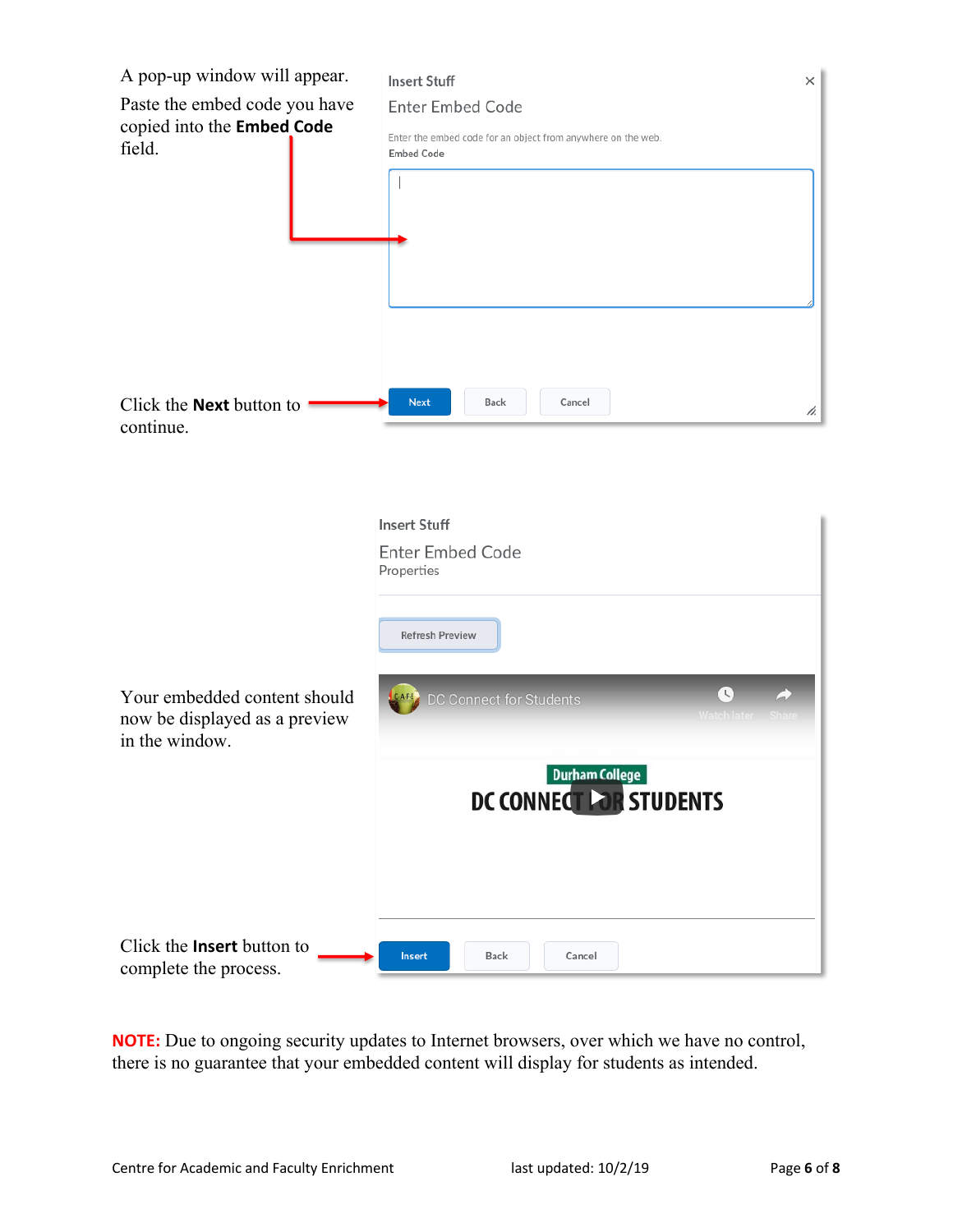#### **Inserting Quicklinks**

Quicklinks bridge your students to other online content within, or external to, your course. To insert a Quicklink, set your cursor in the desired location and click the **Insert Quicklink** icon.



| A pop-up window will appear.                                                                              | Insert Quicklink           | ×  |
|-----------------------------------------------------------------------------------------------------------|----------------------------|----|
| The list of options available allows you to<br>link directly to accompanying content and                  | <b>Course Materials</b>    |    |
|                                                                                                           | Announcements              | ⋗  |
|                                                                                                           | <b>图</b> Assignments       | >  |
|                                                                                                           | <b>i</b> Calendar          | ⋗  |
|                                                                                                           | $\bullet$ Chat             | ⋋  |
| activities within your course.                                                                            | <b>目</b> Checklist         | ⋗  |
|                                                                                                           | Content                    | ⋗  |
|                                                                                                           | S <br>Course File          | >  |
|                                                                                                           | $\blacksquare$ Discussions | ⋋  |
|                                                                                                           | ePortfolio Item            | >  |
|                                                                                                           | External Learning Tools    | ⋗  |
| You are also able to link directly to content<br>you have shared from your Google Drive-<br>or OneDrive - | <b>图</b> Form Templates    | ⋗  |
|                                                                                                           | Google Drive               | ⋋  |
|                                                                                                           | <b>&amp;</b> OneDrive      | ⋗  |
|                                                                                                           | ?<br>Quizzes               | ⋋  |
| Click on the $Url$ option to link to online<br>content that exist outside of DC Connect.                  | Self Assessments           | >  |
|                                                                                                           | Self-Enrollment Groups     | ⋋  |
|                                                                                                           | <b>自</b> Surveys           | ⋗  |
|                                                                                                           | $\mathcal{S}$<br>Url       | ⋋  |
|                                                                                                           | Cancel                     | h. |